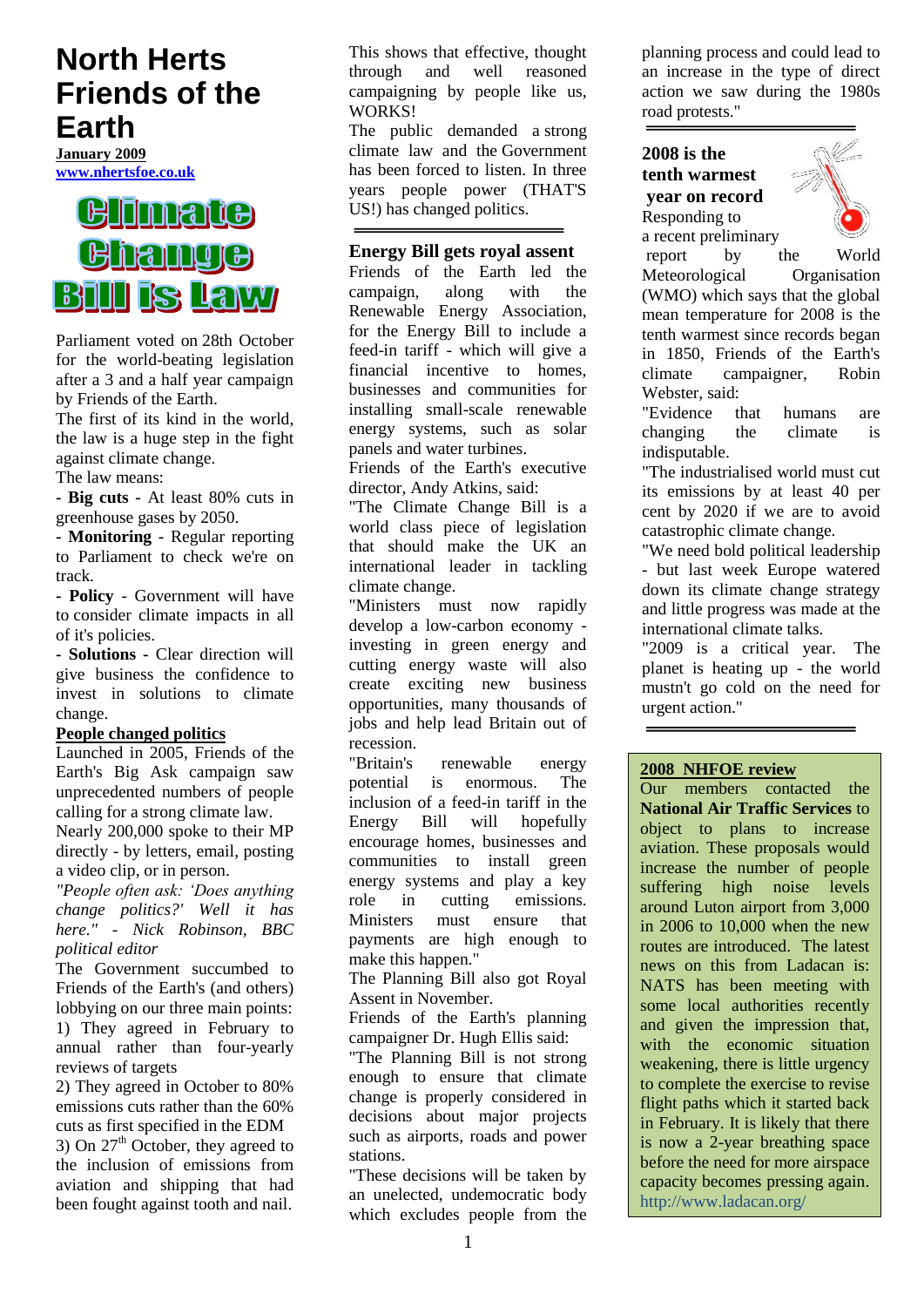# **Stansted expansion challenged**



The recent decision by the Secretaries of State for Transport and for Communities and Local Government to approve the expansion of Stansted Airport from 25 million passengers per annum (mppa) to 35 mppa is to be challenged by [Stop Stansted](javascript:openpopup_27b5()  [Expansion:](javascript:openpopup_27b5()

# www.stopstanstedexpansion.com

SSE's legal action will challenge three aspects of the Government's decision to approve the extra 10 million passengers a year and the related extra flights:

1. That the increase in carbon dioxide (CO2) and other greenhouse gas emissions, however substantial, can be disregarded in the decision to approve the extra flights; 2. That the economic impact on the UK trade deficit, however adverse, can be disregarded; 3. That the adverse noise impacts upon local residents and people living further afield cannot amount to a reason for refusal because to do so would frustrate Government policy.

In approving the planning application, the Government deleted a planning condition which was recommended by its Planning Inspector which would have restricted the noise between 11 at night and 7 in the morning. One of the reasons given for this was a doubt that the condition, which is very similar to a condition imposed on Luton Airport in its current (1997) planning permission, would be enforceable.

The only good news in the Government"s decision for residents around Stansted is that, for the first time, flights by small business jets are to be restricted.

*Adapted from LADACAN http://www.ladacan.org/*

# **Luton flights falling!**

Some good news promising a sliver of peace on this part of earth: the number of flights at Luton fell by over 10 per cent in November compared with the same month last year and the number of passengers by over 8 per cent. It is a pity that this results from global recession rather than sensible and civilised regulation of aviation but let's be thankful for small (and probably temporary) mercies.

*Adapted from LADACAN http://www.ladacan.org/*

# **What's feeding our food?**

Friends of the Earth launched its Food Chain campaign in Westminster on  $9<sup>th</sup>$  December.

We are calling on Government to revolutionise the way we produce meat and dairy.

The launch of the campaign sees the publication of *[What's feeding](http://www.foe.co.uk/resource/briefings/livestock_impacts_summary.pdf)  [our food?](http://www.foe.co.uk/resource/briefings/livestock_impacts_summary.pdf) -* a revealing new account of the environmental and social impacts of the intensive livestock system. See:

#### www.foe.co.uk/resource/briefings/ livestock\_impacts\_summary.pdf

Factory farming demands massive amounts of soy - a key ingredient in animal feed. Most of this comes from huge soy plantations in Latin America.

Vast swathes of land have to be cleared to grow the soy - causing deforestation, greenhouse gas emissions and the loss of valuable wildlife habitat.

Communities are often forced off their land and lose the ability to grow food for their families.

The food on our plates should not be the final link in this destructive chain.

# **Breaking the chain**

The Food Chain campaign aims to change the way that meat and dairy is produced in the UK. We want Government to support good food, thriving farms and a healthy planet**.**

They must stop using taxpayers 'money to fund big business-led factory farms - and instead support homegrown animal feeds

and low-impact meat and dairy production.

## **Read the report**

We need as many people as possible to get behind this exciting new challenge - this launch is just the first step towards bigger things.

In 2009 please help us to put pressure on **MPs** to support the Food Chain campaign.



*Soybeans being harvested in Brazil © Corbis*

*Submitted by Ann*

# **Again GM! I thought we had made it clear we don't want it!**

The GM industry claims that GM crops will help solve the [global](http://www.foe.co.uk/resource/press_releases/world_leaders_warned_off_p_02062008.html)  [food crisis.](http://www.foe.co.uk/resource/press_releases/world_leaders_warned_off_p_02062008.html) And it looks like Government might believe their [spin](http://www.foe.co.uk/resource/press_releases/government_must_not_fall_f_19062008.html) - even though there is no evidence for their claims.

**Take Action:** Contact your MP. Here is sample letter to send. You can also find it on [www.foe.co.uk/campaigns/real\\_fo](http://www.foe.co.uk/campaigns/real_food/press_for_change/mp_gm_hype_11309.html) [od/press\\_for\\_change/mp\\_gm\\_hyp](http://www.foe.co.uk/campaigns/real_food/press_for_change/mp_gm_hype_11309.html) [e\\_11309.html](http://www.foe.co.uk/campaigns/real_food/press_for_change/mp_gm_hype_11309.html)

"I am writing as one of your constituents to express my concerns over the Government's recent moves to find ways of growing GM crops in Britain.

The industry is touting GM crops as a solution to the global food crisis. Evidence shows that GM crops do not increase yields or tackle hunger and poverty. There are no GM drought- or salttolerant crops on the market, and most GM crops grown around the world are used for animal feed, not food.

The industry also claims GM crops do not harm the environment, yet Governmentsponsored farm-scale trials in the UK found that two out of three GM crops grown were more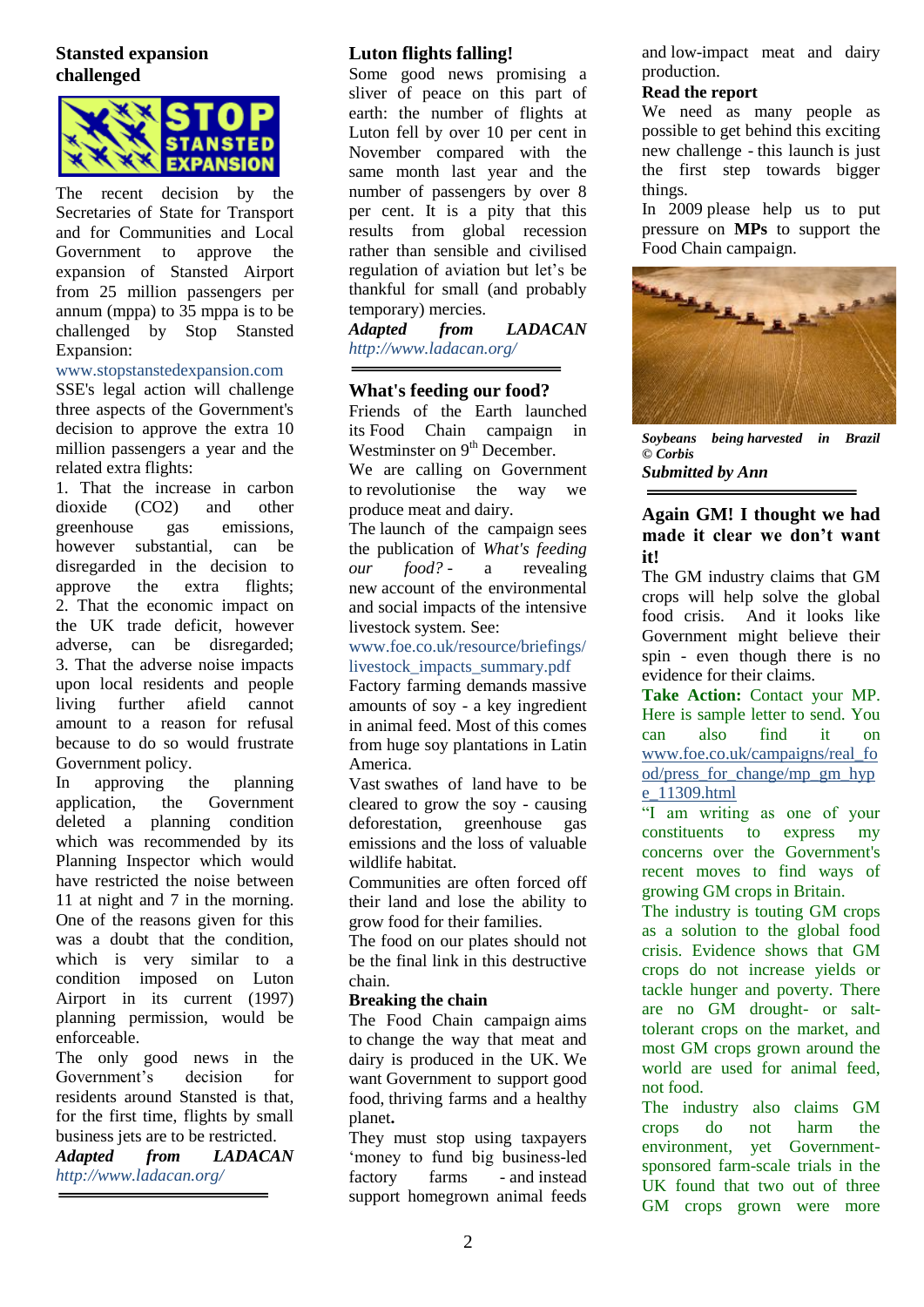damaging to farmland wildlife than conventionally grown equivalents. I do not want to see the British countryside lose even more biodiversity through the inevitable intensification of agriculture that GM cultivation would bring.

Furthermore, I am just one of the many constituents who has consistently opposed the growing of GM crops in the UK - the GM Nation debate concluded that 85% of the public didn't want GM crops grown in this country and in 2006 95% rejected Government proposals on weak rules for growing GM crops in England. It is therefore imperative that Government looks at the true facts behind GM, and dismisses industry spin and not the wishes of the public.

Please would you raise my concerns in writing with the Secretary of State for Environment, Food and Rural Affairs, Hilary Benn? Please ask that he does not allow the GM industry's hype over the food crisis to force GM crops upon a country that has consistently opposed them. Instead he should be encouraging a radical shift towards sustainable farming systems that genuinely benefit local farmers, communities and the environment worldwide, as called for in the International Agriculture Assessment which the UK has recently signed up to." **Send it to your MP (Oliver Heald, Barbara Follett or Peter Lilley) at the Houses of Parliament, London SW1 OAA**

# **Climate change march**

The  $6<sup>th</sup>$  of December 2008 was a fine sunny day. We took the train from Hitchin and reached Grosvenor Square in plenty of time to meet friends from Transition Town Letchworth and Green Party members from North Herts and Welwyn Garden City. The route took us through Berkeley Square (where we observed the Bentley showroom!) along Piccadilly (where a luxury Hummer limo was on display!)

Regent Street, Trafalgar Square and Whitehall to Parliament Square.

Here we assembled complete with musicians and banner wavers to listen to the speeches.

Unfortunately George Monbiot and Michael Meacher were unable to attend but Nick Clegg insisted that Britain should boost its economy by becoming a world leader in renewable energy technology. Caroline Lucas weighed in with

the accusation that the government were hardly backing their own Climate Change Bill by sanctioning such heavily carbon dioxide producing projects as the proposed third runway at Heathrow and a new coal-fired power station at Kingsnorth. She



also said that she would be reluctant to attend many more marches in years to come as this would signify that we had not gone beyond mere protesting to bringing real changes into effect. So with cheers and the odd boo still ringing in our ears we dodged the London traffic and the Christmas shoppers to return to the sanity of our own homes refreshed in the knowledge that we were not the only ones fighting for a sustainable world. *By Chris Honey*

#### **2008 NHFOE review**

NHFOE members regularly attend **Green Drinks** at the Millstream pub in Hitchin on the first Tuesday of the month. Dan Gomm gave a presentation on North Herts Friends of the Earth at one meeting and Chris Honey introduced Transition Towns.

# **National climate march**

A bright sunny December day in central London, a scene filled with a colourful and noisy throng of protesters in creative costumes, with banners and props. This was how we brought our climate message to the very doorstep of government. The chanting at the front of the march was followed by assorted samba bands and other sounds down the long trail of demonstrators. Indeed, many marchers danced right from Grosvenor Square to Parliament Square. A notable creation which drew many comments were the '4 horsemen of the apocalypse'. Earlier in the day, hundreds of cyclists had gathered at Lincolns Inn Fields and progressed via the offices of Greenergy for an agrofuels protest, the offices of EON for a protest against New Coal, and the Department of Transport to call for sustainable transport.

This climate march on Parliament had four main themes  $-$ 1. YES to a renewable energy revolution and green jobs.

2. [NO to a third runway at](http://www.campaigncc.org/heathrow.shtml)  [Heathrow a](http://www.campaigncc.org/heathrow.shtml)nd the runaway expansion in aviation. 3. [NO new coal -](http://www.campaigncc.org/kingsnorth.shtml) no new coalfired power stations.

4. [NO to the expansion of](http://www.campaigncc.org/biofuels.shtml)  [agrofuels](http://www.campaigncc.org/biofuels.shtml) - with negative impacts on forests, the climate and world food supply.

"Seize the Day" entertained protesters to some fantastic music and were followed by some impassioned speakers, including Nick Clegg, leader of the Liberal Democrats, who promised that his party would not neglect the need to tackle climate change in the face of the global recession. Caroline Lucas, leader of the Green Party, spoke with her usual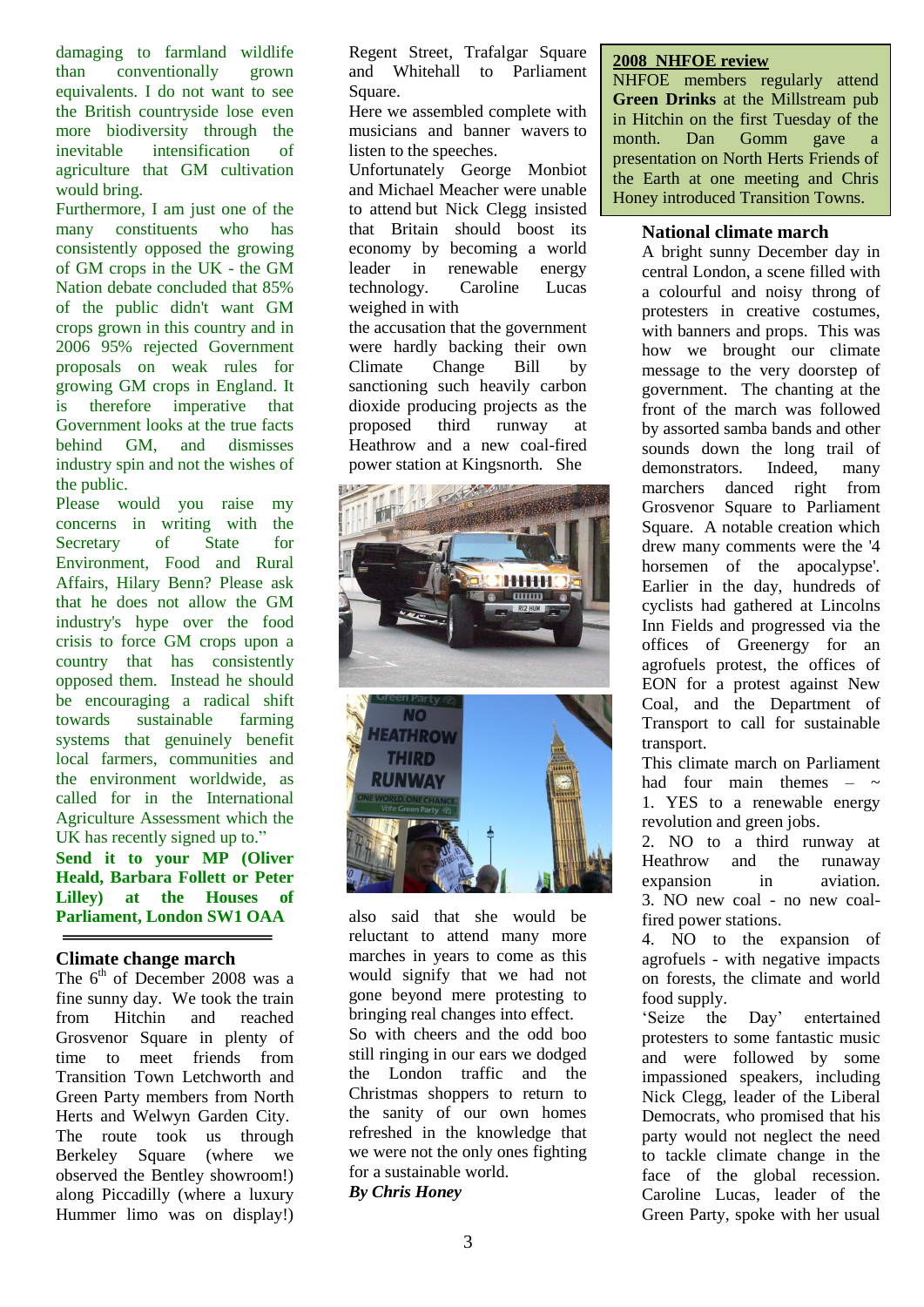eloquence on the need for a New Green Deal, while John McDonnel, the Labour MP, spoke passionately about the building alliance between climate campaigners and his constituents who were resisting Heathrow's expansion.

#### *Submitted by Jill*

# **2008 NHFOE review**

Members contacted their councils to opt into the **Sustainable Communities Act** so that local people can have more say in the sustainability of their area. Both NHDC and Stevenage still have not opted into this, yet. So, keep writing! For more info see: <http://www.localworks.org/>

# **The Story of Stuff!**

From its extraction through sale, use and disposal, all the stuff in our lives affects communities at home and abroad, yet most of this is hidden from view. **The Story of Stuff** is a 20-minute, fast-paced, fact-filled look at the underside of our production and consumption patterns. **The Story of Stuff** exposes the connections between a huge number of environmental and social issues, and calls us together to create a more sustainable and just world. It'll teach you something, it'll make you laugh, and it just may change the way you look at all the stuff in your life forever.

**<http://www.storyofstuff.com/>** *Submitted by Adrian Denning*

#### **2008 NHFOE review**

Three members of our group joined 1000 people to listen to the three main **political parties' climate change spokesmen debate climate change** and the climate change bill. Interestingly, the further away from power they were, the better their position was on climate change measures! In the end though, once the bill reached parliament in October the government backed down on all the positions their spokesman took that night in the spring.

# **Luton Northern Bypass**

A Luton Northern Bypass would pass through the Chilterns, an Area of Outstanding Natural Beauty north of Luton. Luton really suffers from a lack of good buses and cycling facilities. We are delighted that, as a result of the previous consultation (and focussed campaigning by Friends of the Earth) on the route options, Bedfordshire County Council and Luton Borough Council have commissioned a full report on sustainable transport alternatives to building a road (ie a package of really serious improvements to bus services, walking, cycling etc). They are the first councils in the country to undertake such a full examination of alternatives to road building.

The councils have to decide whether they will support a road option or a sustainable transport alternative, so on 31st Jan they are holding a morning workshop from 10.00 am to 1.00 pm at the University of Bedford, Park Square, Luton.

Stephen Joseph, the Director of the Campaign for Better Transport, will be talking about transport in the regional and national context. The road options, will be presented by Halcrow, while the sustainable transport alternatives, will be presented by Peter Brett Associates

It would be wonderful if you could come. It is such beautiful countryside and we need to save it. I do apologise that it is short notice. If you could forward this message to any of your friends and colleagues it would be wonderful. We really need as many people as possible who care about it.

It has taken a lot of persuasion to get the council to undertake such a full consultation and to get such good speakers, so we desperately need people. A huge road would completely ruin this beautiful area. This is a crucial time as the council will make a decision on the issue in March, so views of the public are critical.

**Take action: Please write and let them know that you are planning to attend:** *Stephen Sleight, Transport Officer, Bedfordshire Rural Communities Charity, The Old School, Cardington, Bedford, MK44 3SX. Fax: 01234 838149 E-mail: stephens@bedsrcc.org.uk* **Please return by Tuesday 27th January** *Submitted by: Victoria Harvey*

#### **2008 NHFOE review**

We have agreed **funding** to help Datchworth Climate Change group. We have also agreed to help fund a report on the Hitchin Urban Transport Plan if a bypass looks likely to be the outcome. If you know of a project that would help meet our aims, then we may be able to find some money to help. Come along to a meeting and ask.

**DEFRA statistics** show incinerators are not needed

Commenting on new DEFRA figures showing that 90% of local authorities are meeting or exceeding household recycling targets, Friends of the Earth's senior resource use campaigner Michael Warhurst said:

"These figures provide further evidence that new incinerators are not needed - local authorities are already diverting waste from landfill by boosting recycling and composting.

"Proposals for dozens of new polluting and expensive incinerators have been justified on the grounds that we will continue to produce more and more waste, but these figures show that total waste is decreasing.

"Recycling resources is a win-win for the environment and councils' budgets. Recycling targets must be increased and plans to build new incinerators that will divert finite and valuable resources away from recycling must be scrapped."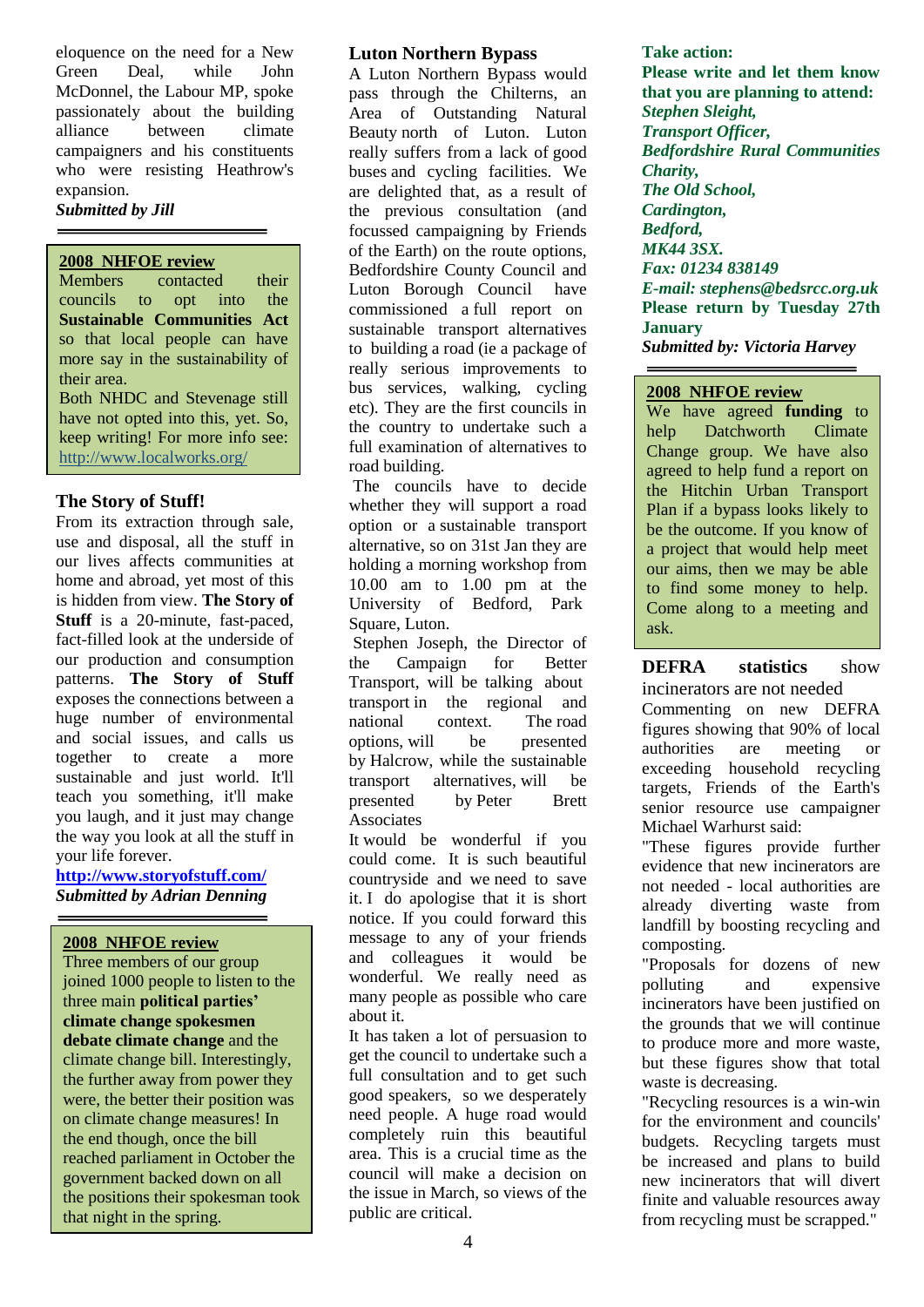**New DEFRA figures reveal that the total amount of municipal waste collected in 2007/2008 decreased by 2.2% compared to the previous year. The average annual change in municipal waste over the five years to 2007/08 was a decrease of 0.6 per cent.** 

For more information on the climate impacts of incineration see 'Dirty Truths', Friends of the Earth briefing, May 2007. View online:

#### [www.foe.co.uk/resource/briefings/](http://www.foe.co.uk/resource/briefings/dirty_truths.pdf) [dirty\\_truths.pdf](http://www.foe.co.uk/resource/briefings/dirty_truths.pdf)

Friends of the Earth's general briefing on incineration, Up in Smoke:

[www.foe.co.uk/resource/media\\_br](http://www.foe.co.uk/resource/media_briefing/up_in_smoke.pdf) [iefing/up\\_in\\_smoke.pdf](http://www.foe.co.uk/resource/media_briefing/up_in_smoke.pdf)

# **2008 NHFOE review**

A new regular feature for NHFOE is our **film night**. Several entertaining and illuminating evenings have been spent watching and discussing films on different subjects relevant to Friends of the Earth. These will continue this year, please see emails for latest film nights.

#### **2008 NHFOE review**

**EXECUTE EXECUTE: THE ICONTENT CONFERENCE** TEPOIT WILL be Harvey Ward and Dan attended seminars at the Herts University"s conference on **The Future for Hertfordshire** and were able to feed into discussions on the sustainability (or not) of various development scenarios. The main question raised was: "Do we really want the proposed level of development in this area?" and the answer seemed to be: "It is just not sustainable in terms of water, transport, biodiversity, carbon emissions etc". The conference report will be England Regional assembly.

#### **MARINET marine reserves campaign**

The Marine and Coastal Access Bill is on its way through parliament. MARINET, the Friends of the Earth marine information network of local groups, is campaigning for improvements.

MARINET thinks the bill contains very serious flaws. We are discussing with senior politicians and key environmental campaign groups a series of amendments to be tabled during the parliamentary process.

Already, an MP has tabled an Early Day Motion (EDM 337), at our request, which supports our campaigning stance.

#### **In the meantime, we would like you to consider taking some or all of the following actions.**

- Sign up to receive information and materials on the campaign through the website [www.marinereserves.org.uk](http://www.marinereserves.org.uk/)

- Lobby your MP by visiting her or him, or by writing a letter asking for the MP to sign the EDM 337, and give support to the amendments when they are tabled. - Distribute campaign material which we can send you with a view to encouraging others to contact the local MP individually.

- Hear a presentation on the Campaign and its background. from a campaign member. If someone cannot be found in your locality, we are preparing a PowerPoint summary for local groups to use.

- Join MARINET, and receive information about other issues affecting our marine environment. Visit [www.marinet.org.uk.](http://www.marinet.org.uk/)

View the full picture of the campaign, its aim and progress on the Marine Reserves Campaign. here[:www.marinereserves.org.uk](http://www.marinereserves.org.uk/) 

This matter is **urgent** because the legislation will be enacted by the summer of this year, and the Lords have already reached the Committee stage.

#### **2008 NHFOE review**

Dan was invited to take part in **a North Herts District Council review of local economies**. As a result of this, the report produced includes recommendations for local loyalty cards to encourage people to shop in locally owned businesses; encouragement for social firms; advocacy of bulk community purchase of domestic renewables; a request to examine the opportunity for localised currency and a proposal to look into local food sources.

# **Good news from the USA.**

Three new marine national monuments are to be created in the Pacific Ocean.

Together, these designated areas will span 195,280 square miles an area larger than California - and protect some of the most ecologically rich areas of the world's oceans.

The three new protected areas will be called Marianas Marine National Monument, Pacific Remote Islands National Monument, and Rose Atoll National Monument.

Home to hundreds of species of fish, pristine corals, endangered sea turtles, and marine mammals, including many found nowhere else, these areas are almost untouched by humans. Scientists tell us that visiting these places is like going back in time hundreds of years.

The monuments include nine distinct tropical coral islands and their surrounding waters, ranging from Wake Island in the west to Palmyra Atoll in the east. An estimated 14 million seabirds congregate and breed on these tiny islands, and they rely on the surrounding oceans for their food. Also, new marine species are documented with every research expedition in these areas. The Mariana Trench includes the deepest point on Earth, some 36,000 feet below the surface of the Pacific. It is home to a treasure trove of known and untapped scientific discoveries. Read more about these remarkable marine treasures by visiting: [http://action.edf.org](http://action.edf.org/)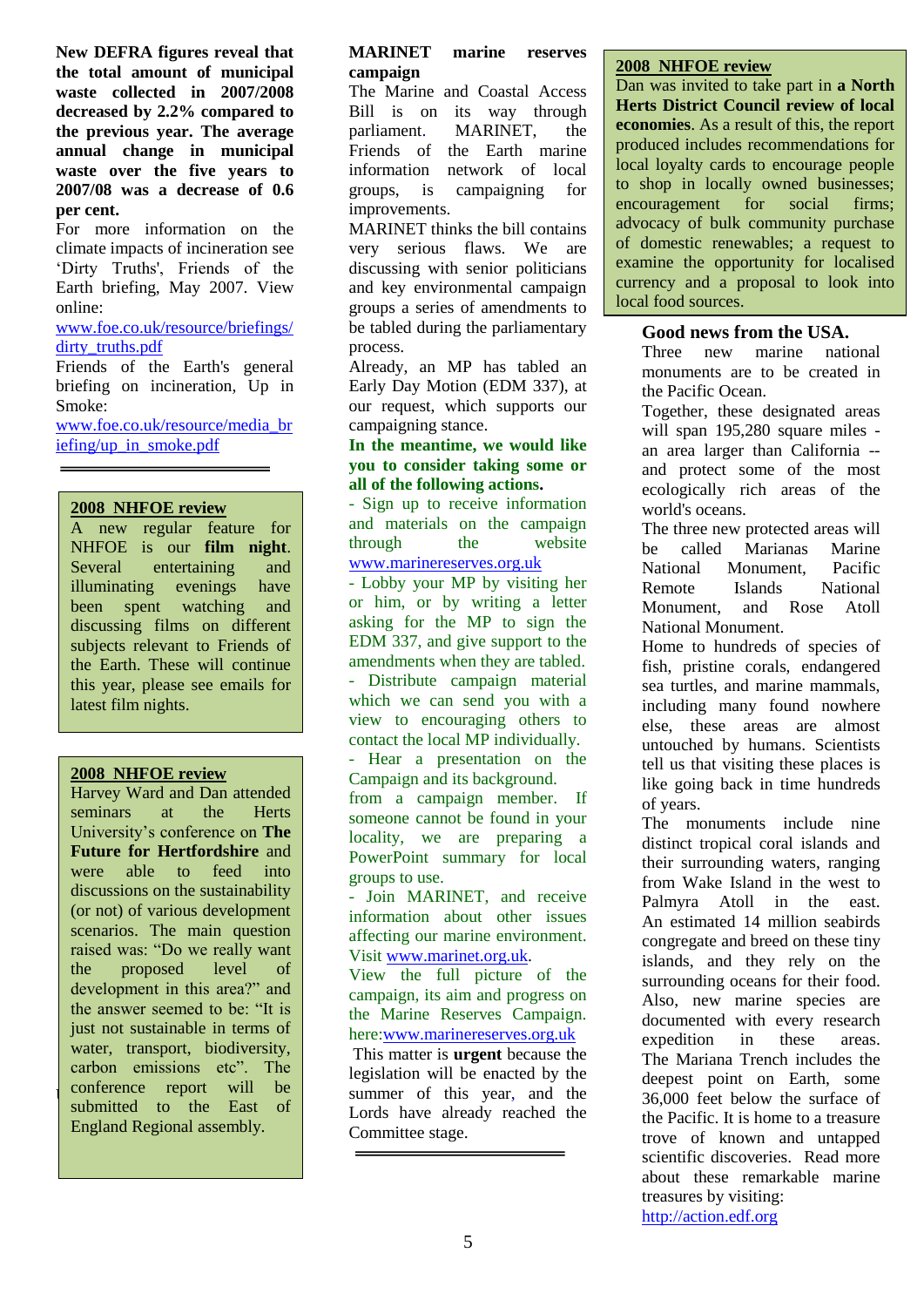#### **2008 NHFOE review**

Over the summer we helped generate 458 letters of support for **Renewable energy in Benington**. NHFOE members attended local meetings and had letters published in the local press in support of wind turbines in Benington. We also helped National Friends of the Earth put up a web page where people could submit their support to East Herts District Council.

We also generated letters of support for Weston wind farm and helped National Friends of the Earth put up another web page in support of these plans.

# **It's all about you** …

… reducing your personal carbon footprint - here are some new year resolutions we can implement right now:

- Cut down on flying, probably the biggest single thing you can do to cut your carbon footprint, especially if it's a long-haul flight. - Switch your home electricity to a renewable energy supplier. Spend your money on the solution, not the problem.

- Eat local, seasonal and organic whenever possible. Run your body on clean, healthy and low carbon energy.

- Eat less meat. Producing meat creates lots of emissions, even when rain forests aren't being chopped down for land to graze the cattle.

- Turn down your heating. Boring maybe, but it's so easy and the only thing you'll notice is a lower energy bill.

- Get campaigning. We can change our own habits, but we need society to change, too. Get involved with Friends of the Earth campaigns.

- Buy nothing new. There's more than enough stuff out there already. Try it.

[www.carboncoach.com](http://www.carboncoach.com/)

#### **2008 NHFOE review**

A lot of hard work was done (especially by Jill and Chris) on developing a **new membership leaflet** for our group. Jim has updated the **website**, which now has regular bulletins as well as access to our newsletters www.nhertsfoe.co.uk Dan worked with Community Volunteer services to get more active members.

**Do you fancy planting an orchard?** At Church



Farm we are planting an orchard with old and local varieties on 14/2/09 from 10.30 am. to 2.30 pm. Everybody is welcome.

Traditional Food and Farming, Church Farm, Ardeley, SG2 7AH For more info contact Ann at [ann@churchfarmardeley.co.uk](mailto:ann@churchfarmardeley.co.uk) or 07507890245

www.churchfarmardeley.co.uk *Submitted by Ann De Bock*

# **2008 NHFOE review**

An eye has also been kept on **Hertfordshire's plans for an incinerator**. This looks likely to be near Hatfield at New Barnfield and we will work with Welwyn and Hatfield Friends of the Earth to oppose any such plans. For more info on incineration see: [http://www.foe.org.uk/campaigns/w](http://www.foe.org.uk/campaigns/waste/issues/incineration_and_landfill_index.html) [aste/issues/incineration\\_and\\_landfil](http://www.foe.org.uk/campaigns/waste/issues/incineration_and_landfill_index.html) [l\\_index.html](http://www.foe.org.uk/campaigns/waste/issues/incineration_and_landfill_index.html)

# **GM chocs at Tesco**

Hershey's Nutrageous chocolate bars have been spotted in Tesco stores. The items are clearly labelled as containing GM soya, sugar and corn. It would be good to get Tesco to stop selling these items and any others that also contain GM ingredients.

Tesco is still influenced by their customers, so if you"d like to remind them you don"t want to eat GM food, you could write to your local Tesco manager and Tesco HQ telling them you do not want to see GM ingredients on their shelves. (Tesco Chief Executive, New Tesco House, Delamare Road, Cheshunt, Herts EN8 9SL). If you"re feeling more demonstrative, how about taking lots of the bars to the check-out and refusing to buy them, explaining why to the store manager. Or, you could consider leaving a card in the on-shelf display alerting other shoppers to the fact that the bars contain GM ingredients. Happy hunting! *Submitted by: Jill*

#### **Measure your energy use**

Save up to 25% off your electricity bills. We have an electricity monitor to loan to members. It helps you work out where you are wasting electricity and which appliances are using it most, so you can control your electricity use more efficiently. Contact Dan if you"d like to borrow it.

# **2008 NHFOE review**

NHFOE took part in the **Big Ask day of action** asking for the government to include aviation emissions in the Climate Change Bill. We had stalls in Stevenage and Hitchin and got just under 100 cards signed. We were also interviewed on the subject by local radio and the interview was broadcast throughout the weekend"s news bulletins.

This demand was finally agreed to by the government just before the climate change bill became law.



**2008 NHFOE review** NHFOE members attended the **Climate Change march**. See Chris"s report on page 3.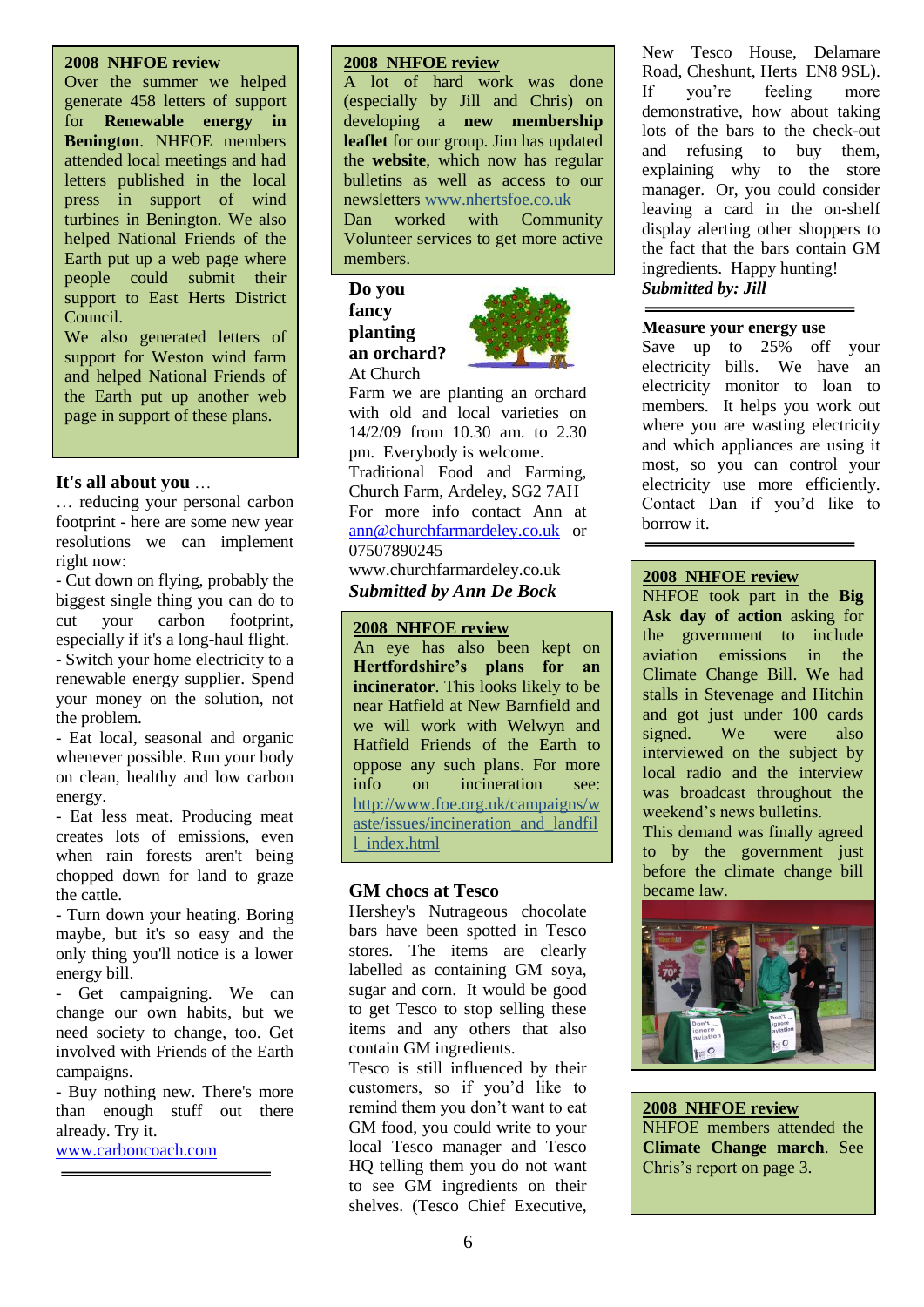#### **2008 NHFOE review** We held a total of five

**campaigning stalls** over the year, two on the same day asking for aviation to be included in the climate change bill, one over two days on biofuels and Transition Towns (also supported by Hitchin Parents" Action on Climate Change) at Rhythms of the World, and one on Apple Day to support renewable energy.



Thank you to all the people who helped. These can't be run without volunteers and this year saw more people coming to help than we"ve had for a long time. I reckon, in total, around 12 people helped on stalls this year.

# **Ban the plastic bag**

Every year 17 billion carrier bags are given away free in the UK. But in 2007, Modbury in Devon made history by becoming Britain's first plastic-bag-free town. This book tells the story, and highlights the struggles and successes of other campaigns. [Ban the Plastic Bag by Rebecca](http://www.foe.co.uk/phplist/lists/lt.php?id=Kh5RAwYAXg4DAkpUAQ1MVg8DAgA%3D) 

[Hoskins](http://www.foe.co.uk/phplist/lists/lt.php?id=Kh5RAwYAXg4DAkpUAQ1MVg8DAgA%3D) - £4.99 (less 30% discount for Local Groups).

# **EMails**

I send out occasional action bulletins and invites to events such as film showings on this list. If you"d like to be on it and are not, then please contact me at **dangomm@yahoo.com**

# **2008 NHFOE review**

We've been working to avoid the possibility of a **Hitchin bypass** which could be an outcome of the Hitchin Urban Transport Plan. *Alasdair Massie from North Herts Cycling Touring Club [\(www.northhertsctc.org.uk](http://www.northhertsctc.org.uk/)*) has done excellent work on this.

The Hitchin Urban Transport Plan could possibly lead to a bypass, meaning more traffic and more greenfield development. There will be a workshop organised by the planning consultants (for the Hitchin Urban Transport Plan) on **Wednesday 11 February at Hitchin Town Hall from 9.45am to 2.30pm.** This will include a presentation by the consultants followed by group discussions. If you would like to attend, you can find out more and register by contacting Sukhjeet.Moreno@fabermaunsell.co m by **Friday 23 January.** It is very important that someone from North Herts Friends of the Earth goes along and advocates alternatives to a bypass. Unfortunately, it is in the week during the working day; if anyone would like to go but needs more background information let Dan know.

# **Events**

(If you want to go to any of these events please let us know and we can reimburse travel costs):

# **6 billion ways to solve to global meltdown**

# **WHEN: Saturday 28th Feb WHERE: London**.

Every day seems to bring a new global crisis: climate change, violent conflicts, energy and food price rises, and financial markets in turmoil.

This is a day of ideas, discussion, creativity and action to explore the causes and solutions to these interlinked global crises. Come along to be inspired, hear from global activists like former Friends of the Earth International Chair Meena Raman, and make connections with others who want to find solutions. See [www.6billionways.org.uk](http://www.foe.co.uk/phplist/lists/lt.php?id=Kh5RAwYAXg4DAEpUAQ1MVg8DAgA%3D)

#### **Regional meeting and renewables training WHEN: Saturday 14th March (TBC)**

# **WHERE: Venue TBC**

This is likely to be at the Centre at St. Paul's, Hills Road, Cambridge on Saturday 14 March (to be confirmed asap) with coffee from 10.00 and farewells at 16.30.

The majority of the day will be a workshop on renewables and associated energy efficiency. This will cover technologies, planning, funding and local actions to support projects. Nick Rau from the climate team will be one of the presenters.

The rest of the day will be spent on issues that local groups are concerned with, including how to improve networking between groups and how to provide information to support campaigns. Suggestions for discussion are welcome.

For more information contact: **Mary Edwards,** East of England Campaigns Coordinator [mary.edwards@foe.co.uk](http://us.mc421.mail.yahoo.com/mc/compose?to=mary.edwards@foe.co.uk) or 01353 861763

# **Eastern Regional Friends of the Earth Gathering**

# **WHEN: Saturday 24th January WHERE: Conway Hall, London**

Take part in skills workshops, learn about our campaigns, meet your fellow activists and take action for Friends of the Earth.

This will include: Choice of interactive workshops covering five skills areas:

- Finding and keeping group members

- Being the coordinator (tbc)

- Putting on a great event (and making some money)

- Working as a team

- Welcome to Friends of the Earth (suitable for new people)

- What"s happening in local government?

- The new planning system

- Campaigning on livestock in 2009

- Engaging community groups with the renewables campaign Book your place by contacting Matt at [matt.sellwood@foe.co.uk.](http://us.mc421.mail.yahoo.com/mc/compose?to=matt.sellwood@foe.co.uk)